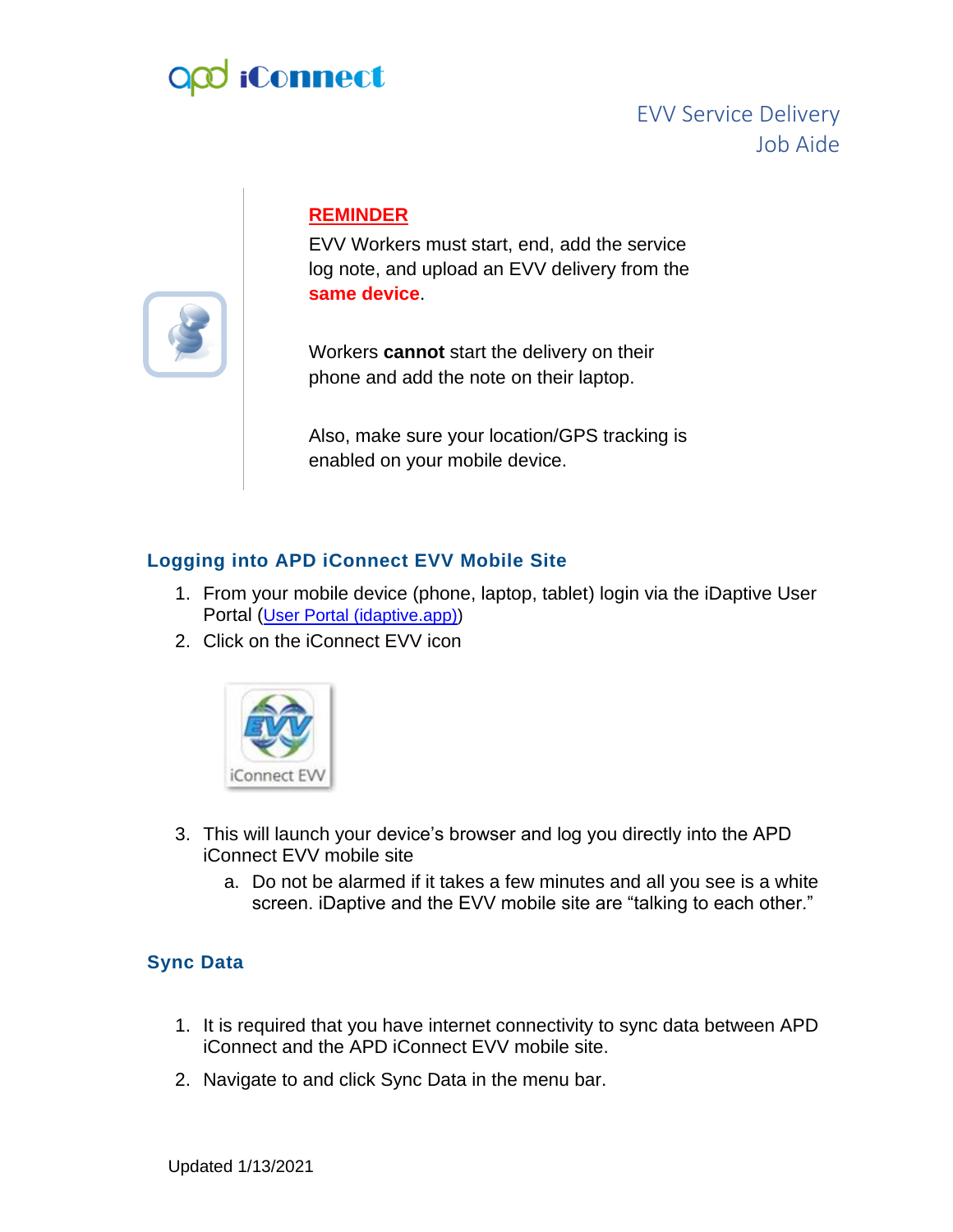

## EVV Service Delivery Job Aide

|   | Home |                  |                           | Home Consumers Delivery Rosters Current Deliveries Sync Data I |  |
|---|------|------------------|---------------------------|----------------------------------------------------------------|--|
|   |      | Consumers        |                           |                                                                |  |
|   |      |                  | <b>Delivery Rosters</b>   |                                                                |  |
|   |      |                  | <b>Current Deliveries</b> |                                                                |  |
| C |      | <b>Sync Data</b> |                           |                                                                |  |
|   |      |                  | Manage Password           |                                                                |  |
|   |      |                  |                           |                                                                |  |

3. On the Sync Data screen, click on the Sync Data button

| <b>Sync Data</b> | Home Consumers Delivery Rosters Current Deliveries Sync Data Log Out | <b>SYNC</b> |
|------------------|----------------------------------------------------------------------|-------------|
|                  | 0 Consumers                                                          |             |
|                  | 0 Consumer Locations                                                 |             |
|                  | 0 Consumer Services                                                  |             |
|                  | 0 Consumer Workers                                                   |             |
|                  | 0 Rosters                                                            |             |
|                  | 0 Consumer Deliveries                                                |             |
|                  | 0 Delivery Pictures                                                  |             |
|                  | 0 Delivery Signatures                                                |             |

4. This will refresh and show how many consumers have been assigned to you as the EVV Worker.

| <b>Sync Data</b> | Home Consumers Delivery Rosters Current Deliveries Sync Data Log Out | <b>SYNC</b> |
|------------------|----------------------------------------------------------------------|-------------|
|                  | 8 Consumers                                                          |             |
|                  | 8 Consumer Locations                                                 |             |
|                  | <b>8</b> Consumer Services                                           |             |
|                  | 23 Consumer Workers                                                  |             |
|                  | 2 Rosters                                                            |             |
|                  | 0 Consumer Deliveries                                                |             |
|                  | 0 Delivery Pictures                                                  |             |
|                  | 0 Delivery Signatures                                                |             |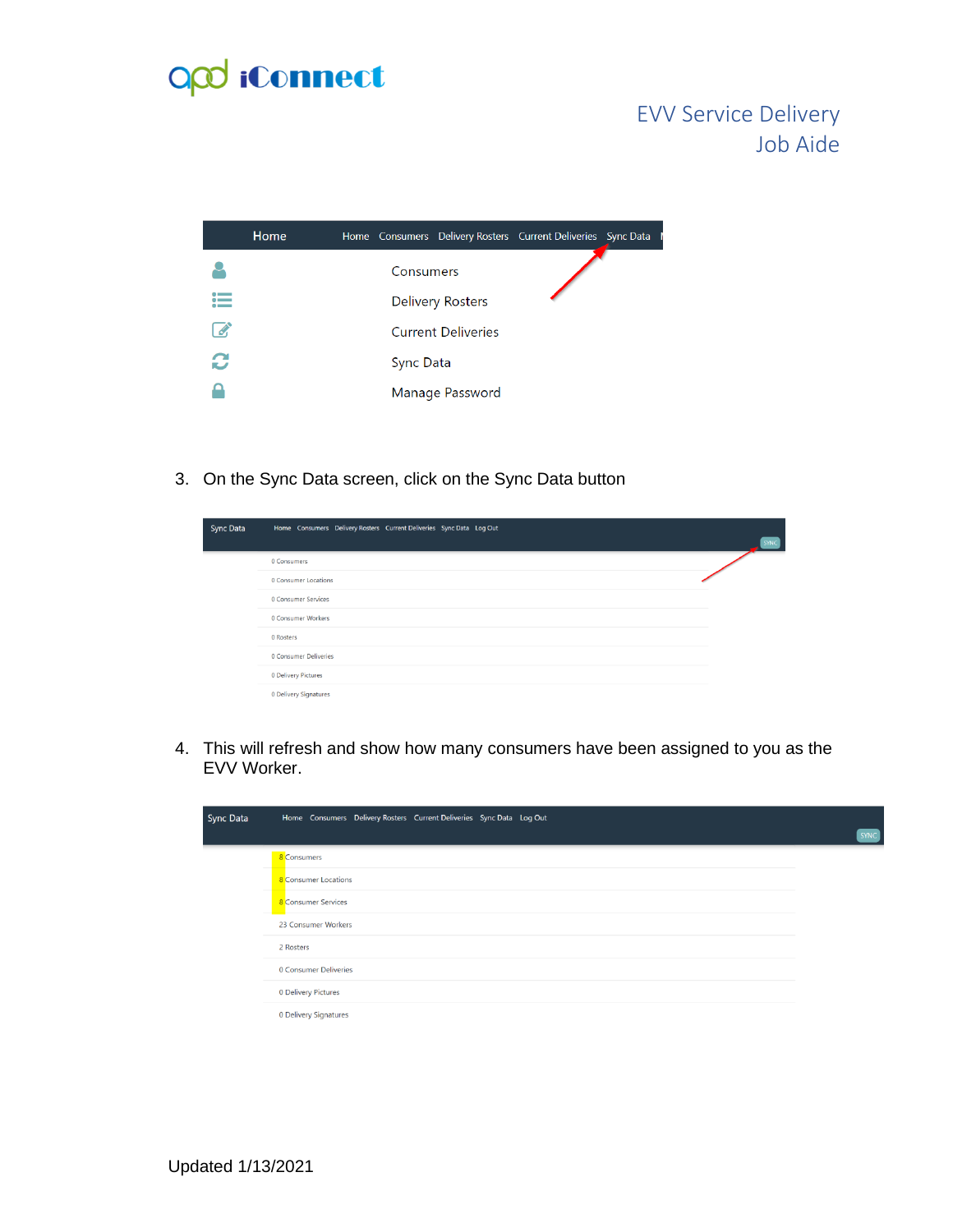

#### **Starting an EVV Service Delivery**

#### **These steps are to be completed when you are with the consumer and starting to provide the service. This is the "clocking in" process.**

- 1. Then navigate to Consumers and select "All Consumers."
- 2. Select a consumer.

NOTE: if you are providing services at a 1:2 or 1:3 ratio, all consumers must have the same ratio on their authorization. APD iConnect EVV mobile site will not allow you to create more than 1 delivery at a time if the ratio on the authorization is 1:1.

Agency owners/solo providers immediately contact the WSC for the consumer(s) and request a correction.

Until the correction is made, the EVV worker should start the delivery for one consumer and record the delivery for the other consumer(s) on paper. The Agency owner/solo provider will have to manually add the other delivery in APD iConnect.

3. Click Create New Delivery to display the service delivery screen

|                        |                            | <b>Consumers</b><br><b>Violet Sheppard</b>    |            |
|------------------------|----------------------------|-----------------------------------------------|------------|
| ↗                      | <b>CREATE NEW DELIVERY</b> |                                               |            |
| <b>DETAILS</b>         | <b>SPECIAL NOTES</b>       | APPROVED DELIVERY LOCATIONS                   | APPROVED ▶ |
| <b>iConnect ID</b>     |                            | 10172                                         |            |
| Gender                 |                            | Female                                        |            |
| Race                   |                            |                                               |            |
| Language               |                            |                                               |            |
| <b>Home Phone</b>      |                            | (258)491-1789                                 |            |
| <b>Cell Phone</b>      |                            | (258)917-5577                                 |            |
| <b>Primary Address</b> |                            | 123 Not Primary<br>St<br>ALACHUA, FL<br>32615 |            |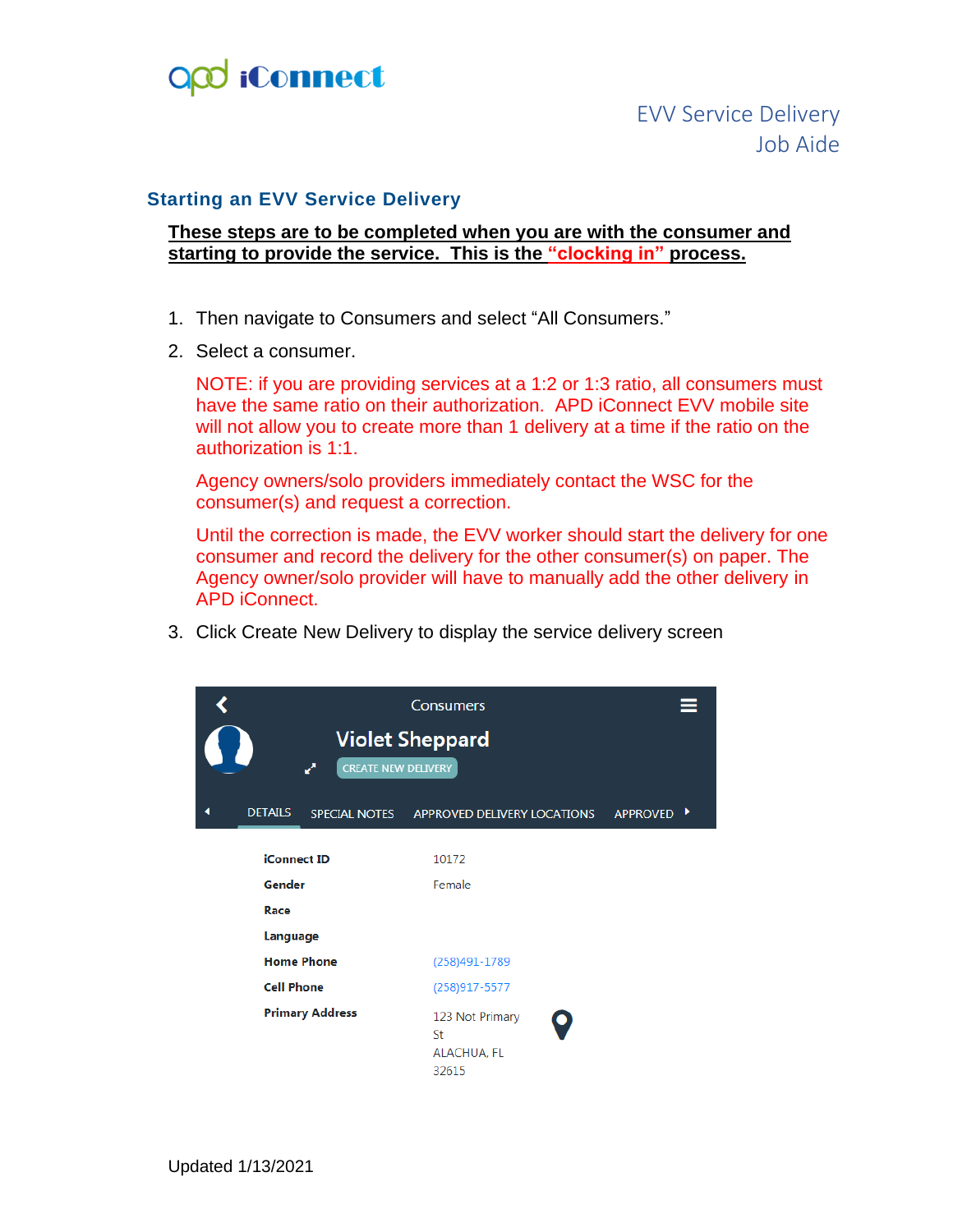# O<sub>co</sub> iConnect

4. Select a consumer to display the service delivery screen. The consumer's iConnect ID and the start date will auto-populate and cannot be edited.

|                        | <b>Select Delivery</b>        | ⋿            |
|------------------------|-------------------------------|--------------|
| <b>Violet Sheppard</b> |                               | <b>START</b> |
| <b>iConnect ID</b>     | 10172                         |              |
| <b>Start Date</b>      | January 28th 2020, 3:48:58 pm |              |
| <b>Service</b>         |                               |              |
| Location               |                               |              |

5. Select a service by clicking the + icon. Only the consumer's approved services will be shown.



6. Select the location by clicking the + icon. Only a consumer's approved locations will be shown.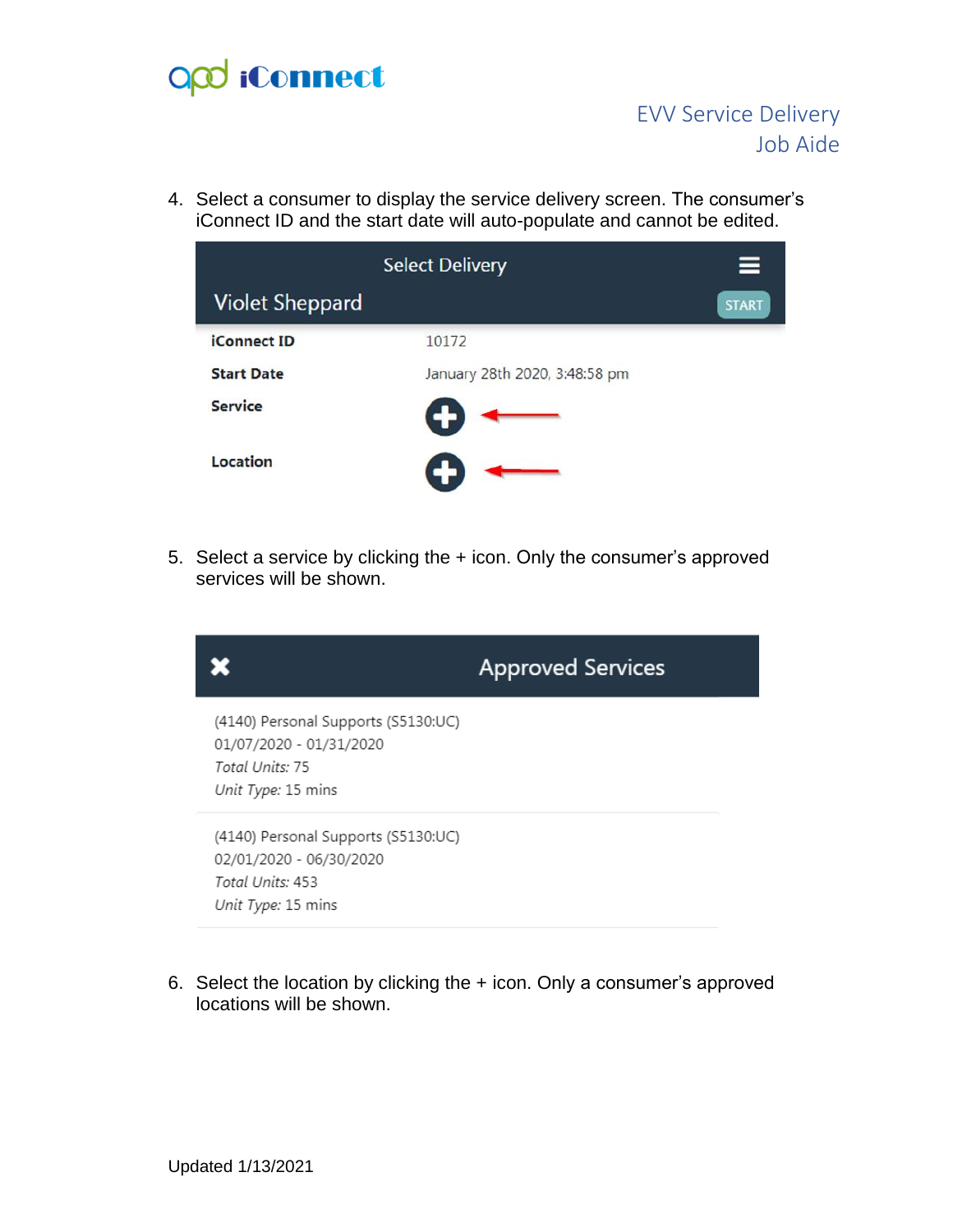# opd iConnect

## EVV Service Delivery Job Aide

|                                                                                                  | <b>Approved Location</b> |                                                                                                                                   |  |  |
|--------------------------------------------------------------------------------------------------|--------------------------|-----------------------------------------------------------------------------------------------------------------------------------|--|--|
| Residence Address (Relation)<br>123 Not Primary St<br>ALACHUA, FL 32615<br><b>Other Location</b> |                          | Either click on an approved<br>location listed, or manually<br>enter the alternate location<br>where the service is<br>beginning. |  |  |
|                                                                                                  |                          |                                                                                                                                   |  |  |
| Enter location name (e.g., Doctor's offi-                                                        |                          |                                                                                                                                   |  |  |
| Enter street address                                                                             |                          |                                                                                                                                   |  |  |
| Enter apartment, unit, or suite #                                                                |                          |                                                                                                                                   |  |  |
| Enter a city name                                                                                |                          |                                                                                                                                   |  |  |
| Enter a state                                                                                    |                          |                                                                                                                                   |  |  |
| Type a zipcode                                                                                   |                          |                                                                                                                                   |  |  |

### 7. Click Start

| Jeffery Peele      |                                                                                                                       | START |
|--------------------|-----------------------------------------------------------------------------------------------------------------------|-------|
| <b>iConnect ID</b> | 209388                                                                                                                |       |
| <b>Start Date</b>  | August 19th 2020, 12:57:33 pm                                                                                         |       |
| Service            | (4140) Personal Supports (S5130:UC)<br>07/01/2020 - 06/30/2021<br><b>Total Units: 1464</b><br>Unit Type: 15 mins<br>♦ |       |
| Location           | <b>Residence Address</b><br>123 Home St.<br><b>TAMPA, FL, 33660</b><br>C,                                             |       |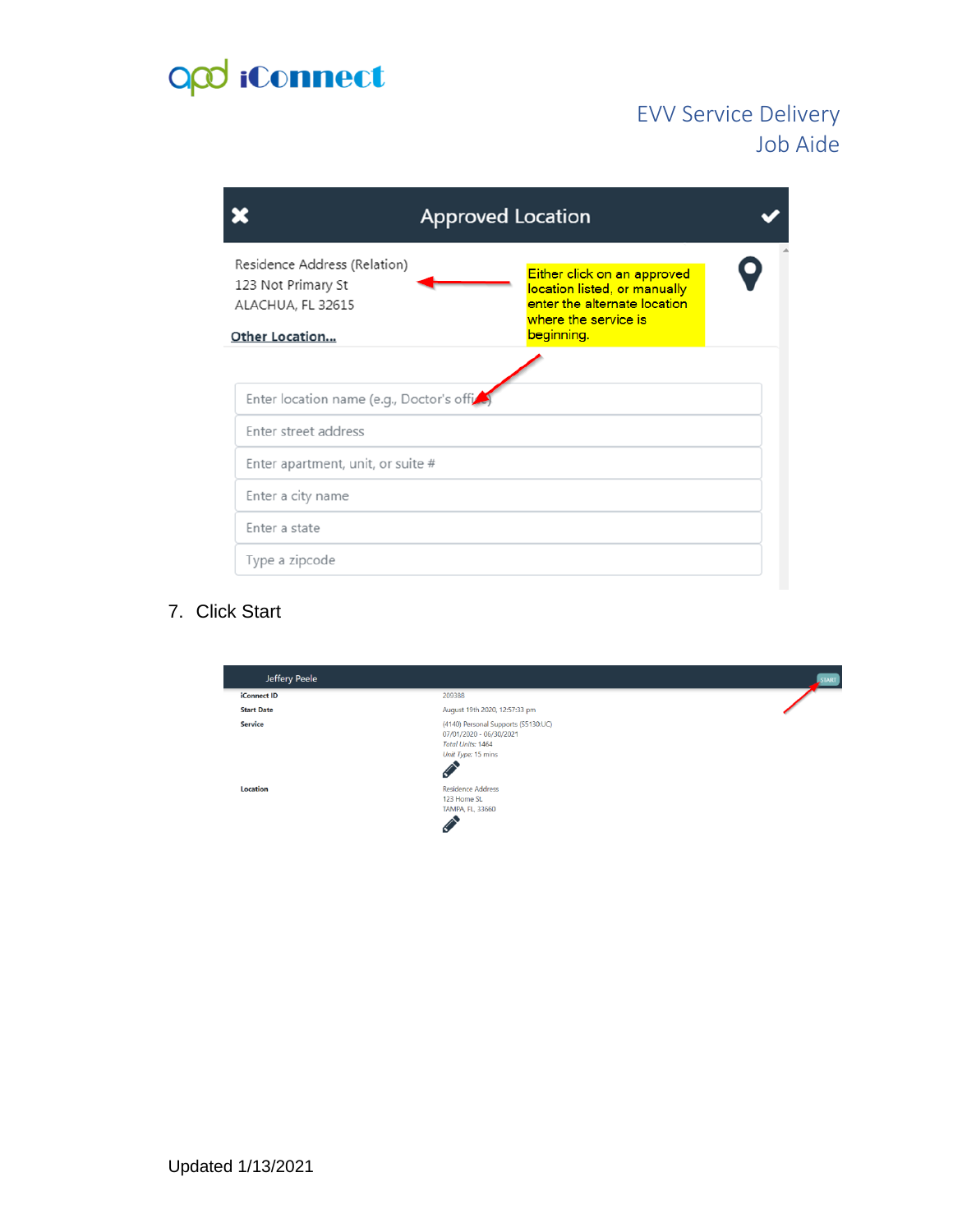# **iConnect**

- 8. You may receive a message asking permission to share your location. Choose Yes or Allow, whichever option your device shows.
	- a. This is **required**.



9. You might also receive a message that you are more than the allowable distance from the approved location. This may be due to how Google Maps is measuring your location at that time. In other word, GPS may show you at a location different from the address where you are. You will **always** click "Yes" on the message window.



- 10.Repeat steps 1 9 if providing the service at a 1:2 or 1:3 ratio.
- 11.You can now put your device away and proceed with delivering the service. There is no need to refer to the device again until it is time to end the service delivery.
	- a. If you are taking the consumer out in the community, you do not need to add any locations.
	- b. APD iConnect EVV mobile site *only* records GPS data at the *start* and *end* of a delivery.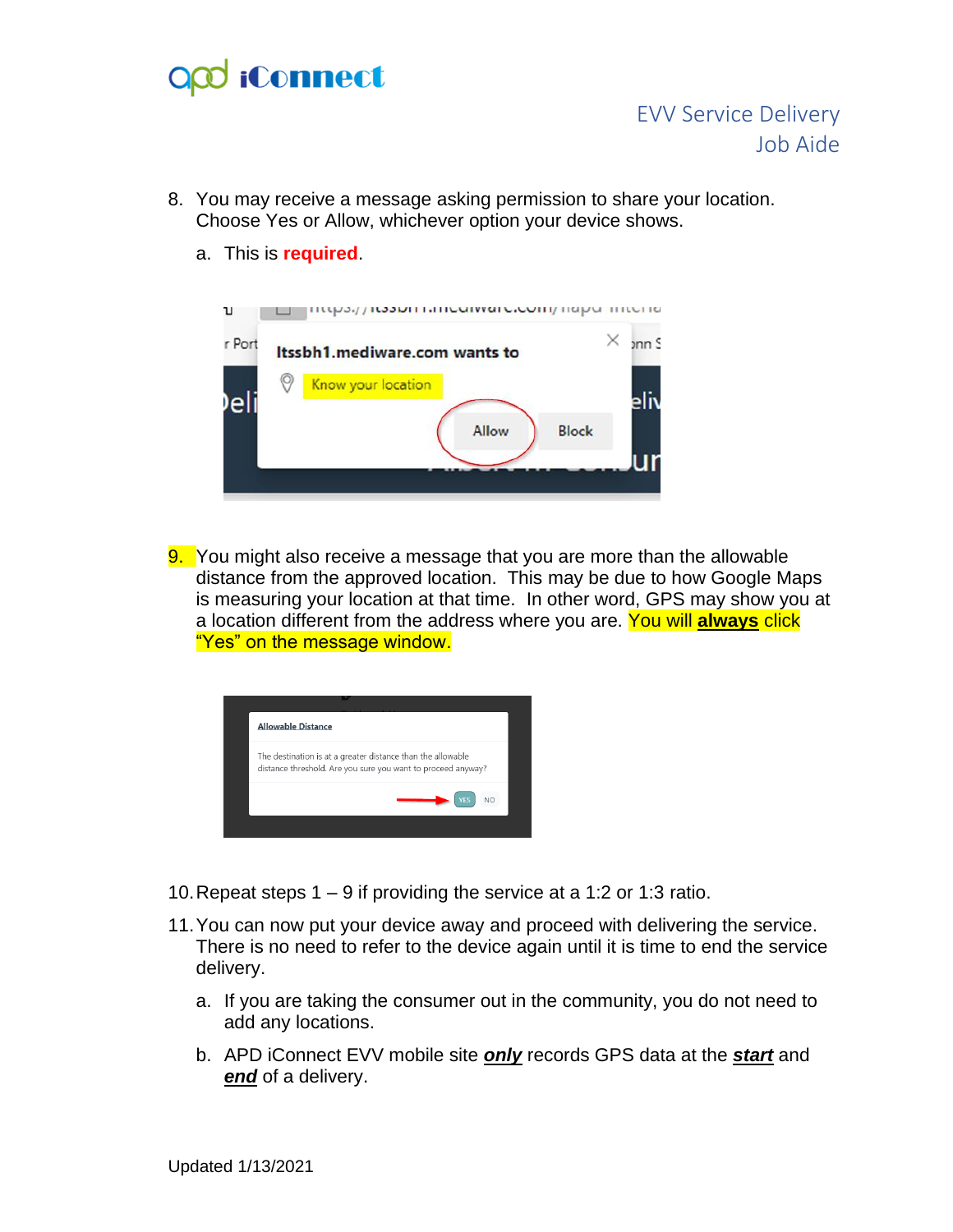

#### **Ending an EVV Service Delivery**

**These steps are to be completed when you have finished providing the service and are about to leave the consumer. This is the "clocking out" process.**

- 1. Follow the same login process using the iDaptive User Portal.
- 2. Click on Current Deliveries
- 3. Click on the consumer's name to open the delivery in progress.



4. Click the End Delivery button





If you forget to end the delivery, it will end automatically 24 hours after it was started. You will not be able to start another delivery and a violation will be flagged when the delivery is uploaded to APD iConnect.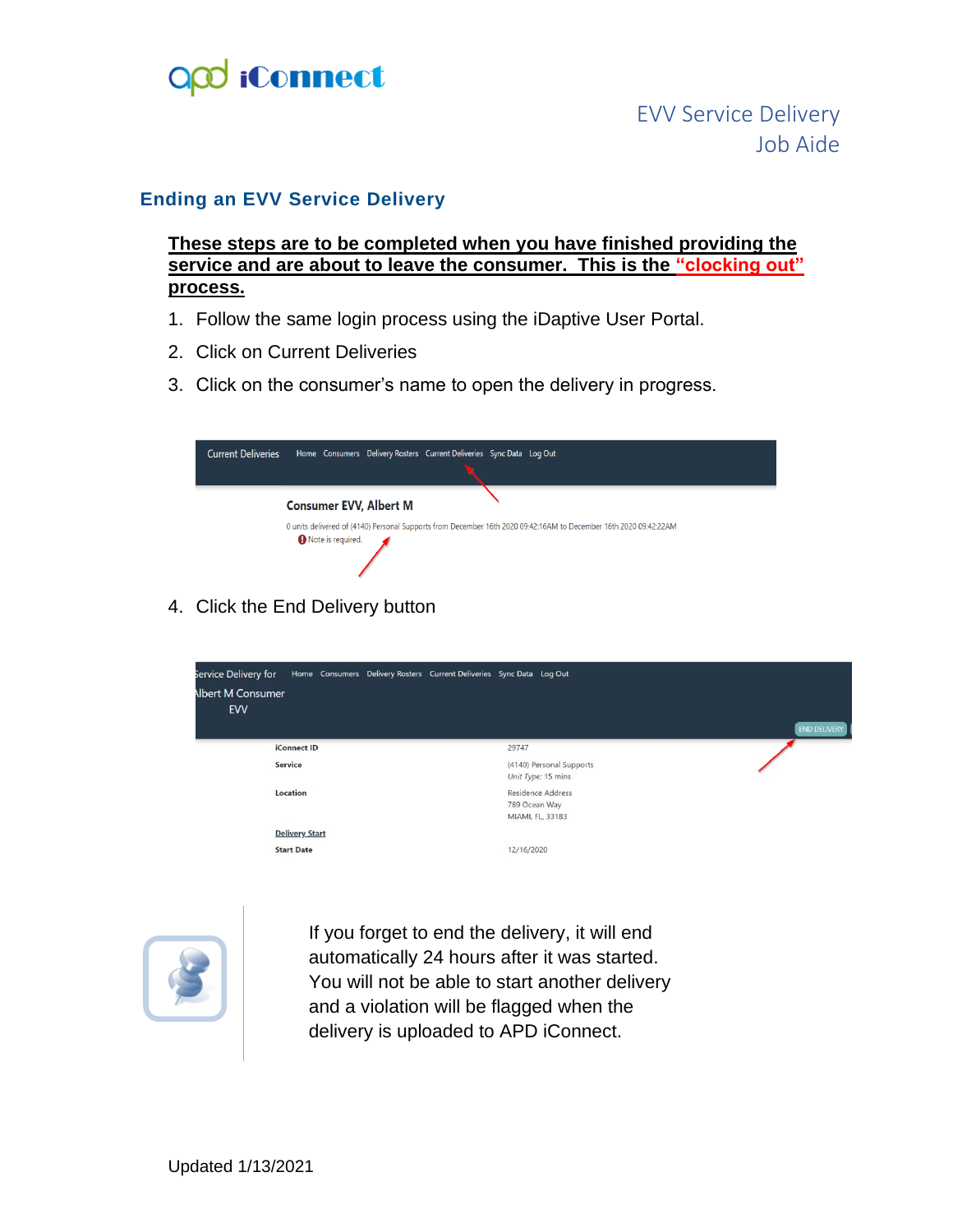# O<sub>co</sub> iConnect

## EVV Service Delivery Job Aide

- 5. OPTIONAL: Get the consumer or legal representative's signature
	- a. Click on the + icon next to signature



- b. On the new screen that opens, have the consumer/legal representative use their finger/stylus to sign.
- c. Click the  $\checkmark$



- 6. You have finished working with this consumer and can complete the remaining steps in your car, or later at your office/home.
	- **a. Remember, the remaining steps must be completed on the same device.**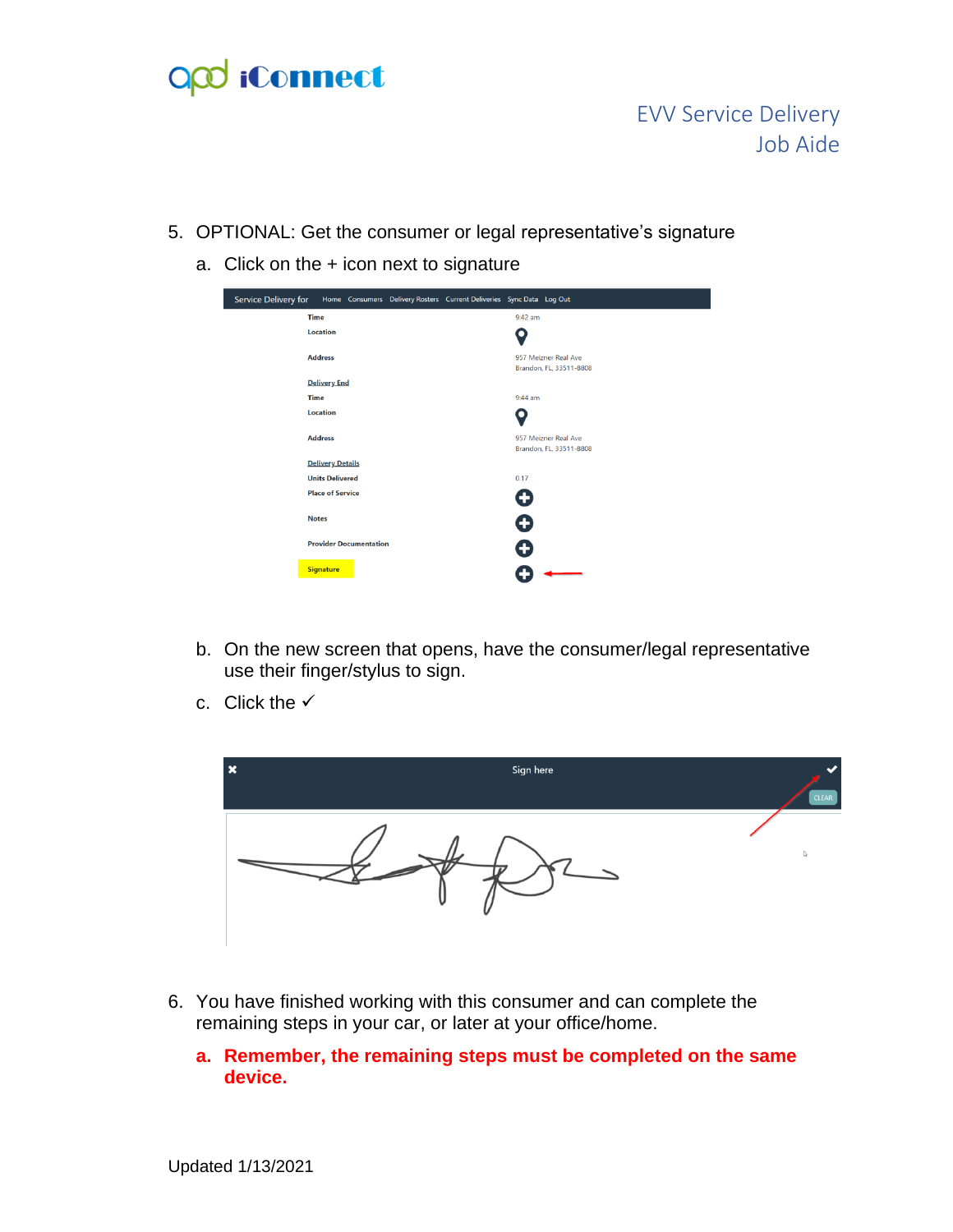

## EVV Service Delivery Job Aide

#### **Completing the Service Log and Uploading the EVV Delivery**

The remaining step are to be completed after you have left the consumer.

- This can be done immediately after each service has ended
- All at once at the end of the day, if you have multiple deliveries during the day

These steps must be completed before the delivery can be uploaded to APD iConnect.

- 1. Open the delivery from Current Deliveries
- 2. Select the consumer
- 3. Select "Home" as the Place of Service

| $\mathbf x$        | <b>Select Place of Service</b> |               |
|--------------------|--------------------------------|---------------|
| $\alpha$<br>Search |                                |               |
| Home               |                                |               |
| Office             |                                | $\mathcal{A}$ |
| Other              |                                | $\sim$        |
|                    |                                |               |

4. Click on the "+" next to Note. In the Note window, type in all the information you would have typically entered in for a service log. This is the service log for the EVV delivery.